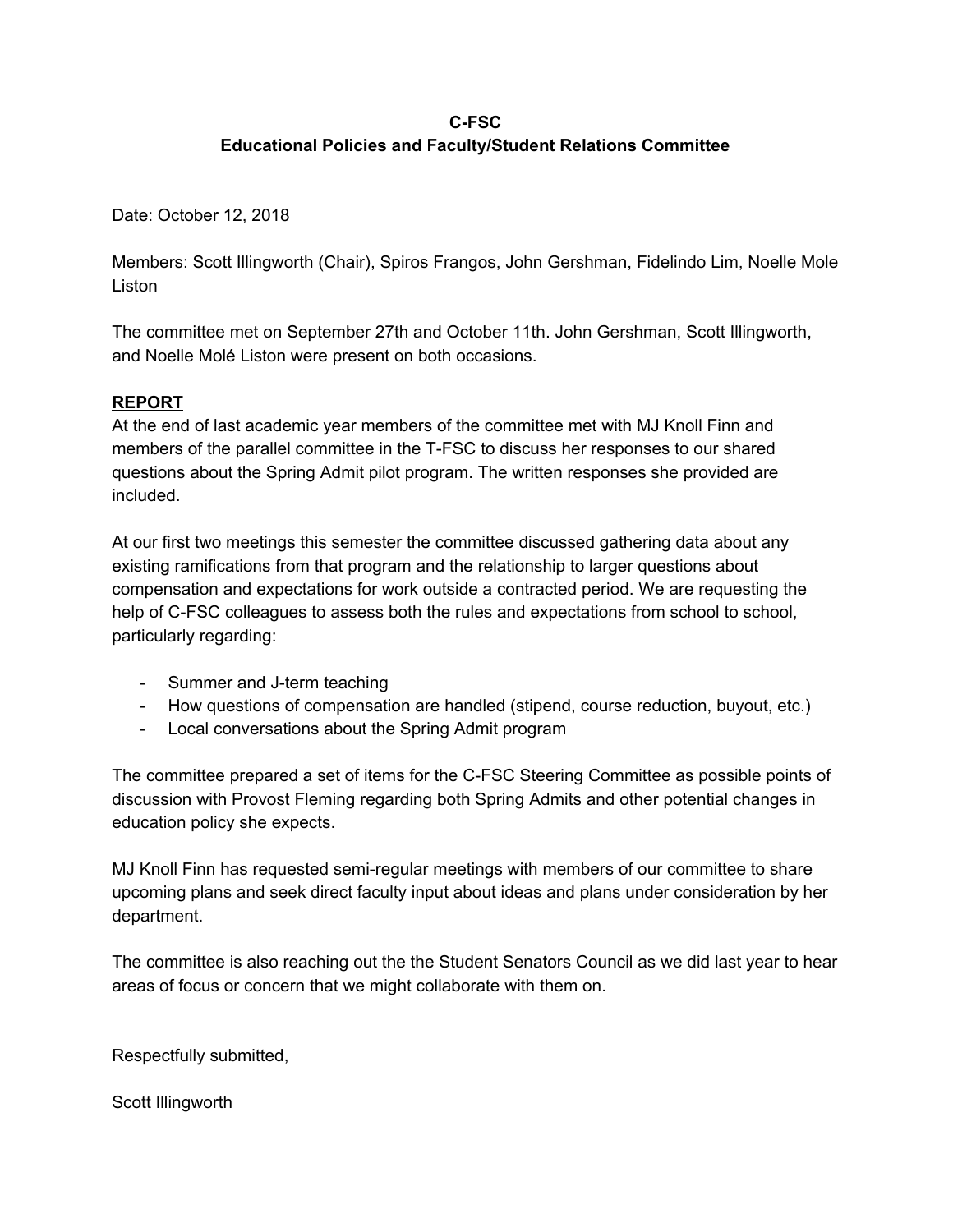# Nerprus **SPRING ADMISSION - GENERAL QUESTIONS & ANSWERS**

#### What process was used to reach the decision to begin a Spring Admits program?

After a review of the size of the incoming freshman classes and housing availability (due to more current students choosing to study away in spring) we decided to pilot a program that would move students from the fall to the spring to reduce the size of the fall first year class. The numbers are small because this is a pilot and we want to see how this will work. We also wanted to add flexibility to our academic calendar to mitigate the risk of only one point of entry (fall).

#### What faculty (Deans, Chairs, Tenure, Contract) were included in that process?

All deans were informed of this when reviewing the data. Many were interested but three were willing to join the pilot - Liberal Studies, Steinhardt and Tandon. Liberal Studies had approximately 80 students in Year One. We are now in Year Two. The pilot is scheduled for five years. Targets for this year are below.

How will shared governance be engaged moving forward in decisions to expand/alter the Spring Admit program?

 $\mathcal{L}$ Once we complete the pilot phase it would be good to discuss next steps. Schools are working closely with their own faculty since this is not a University-wide endeavor.

How many spring admits are expected to enroll for 2019, broken down by school?

| Liberal Studies | 120 |
|-----------------|-----|
| Tandon          | 65  |
| Steinhardt      | 75  |
| Total           | 260 |

How is the University planning to incorporate Spring Admits into University residential life so as support their community-building without increasing their isolation?

 $\triangleright$  NYU will offer over 200 events during the spring semester to welcome first-year and transfer students. Spring Welcome takes place during the first three weeks of spring semester and includes a series of events, information sessions and meet ups for all students to kick start the new semester.

Will Spring Admits have an opportunity to join the Explorations Program from the outset of their NYU careers?

 $V$  "The Faculty Affiliates and Explorations program are part of an ongoing University effort to create intimate "learning communities" for our students through the integration of their academic experiences and their residential lives."

What is the University's expectation, if any, of how these students will spend the Fall semester prior to their Spring matriculation at NYU?

- 1. All NYU admitted freshmen starting in the spring semester have the opportunity to take advantage of the NYU School of Professional Studies GAP Semester Program in Fall 2018, a program specifically designed to allow students to sharpen their skills and gain real-world exposure to different industries before beginning their undergraduate studies. All NYU students will receive a \$1,500 scholarship that may be applied to GAP Semester tuition.
- 2. If you want to start gaining hands-on experience, or saving up some money to help fund your university expenses, you could choose to work or intern with a local organization.

 $\frac{1}{2}$  ,  $\frac{1}{2}$  ,  $\frac{1}{2}$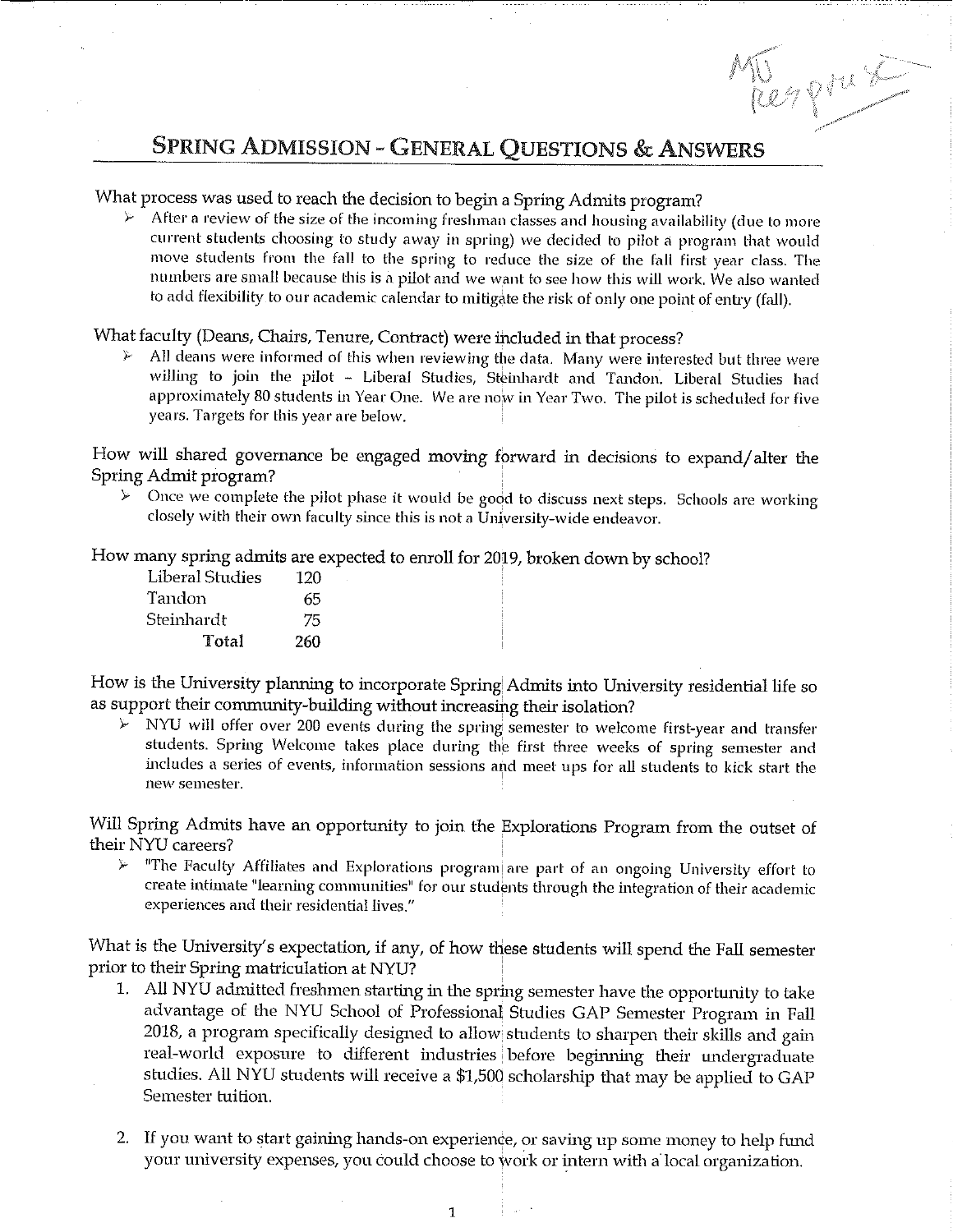- 3. You could choose to take a gap semester and spend a few months volunteering or traveling.
- 4. You could spend some time honing your craft whether that's arts or athletics by fully immersing yourself in your practice.
- 5. You could consider taking classes as a visiting student at a local college or university (just be sure to not enroll at another institution as a degree-seeking student).
- If you choose to take classes, touch base with your academic advisor prior to enrolling to ensure that any course you take will qualify for credit once you arrive at NYU and the Office of Financial Aid to confirm that it will not impact your financial aid eligibility.

#### Steinhardt

With respect to the spring semester, in what courses within schools will Spring Admits be required to take that typically are not offered in the spring semester?

 $\triangleright$  We have adjusted the first semester experience so that spring admits are taking courses that are typically offered in the spring semester. The only exception is that we haven't typically offered freshman-only, program-specific 0-credit New Student Seminars (exclusive to Steinhardt) and we will be adding those seminars to each program for the spring admits.

Aside from courses that may require fall semester prerequisites, will Spring Admits be "mainstreamed" into regularly-scheduled spring semester courses, or are special classes planned for them as a cohort of brand-new freshmen to ensure they're getting the attention they need in learning environments shared with students who have been in college for the fall semester

 $\triangleright$  Fall freshmen are mainstreamed into all courses in the fall, and spring freshmen will be, too. As noted above, we will have a New Student Seminar in each of our three majors that will be for freshmen so that they are oriented throughout the spring term, just as the fall freshmen would be throughout the fall term.

How have faculty who are currently responsible for teaching those courses been included in planning for these new enrollments?

 $\triangleright$  These are regularly scheduled spring courses appropriate for freshmen. There is nothing to discuss with them. The New Student Seminar is taught by advisers in the fall, and will be taught by them in the spring -- the same curriculum, so they are fully prepared.

With respect to the summer, what plans have been made to meet the anticipated increase in summer course demand for the Spring Admits?

 $\triangleright$  The programs are ready and know what to expect for any courses in the major that students will be taking over the summer. As for CAS courses, we've spoken with Richard Kalb and there are so many liberal arts Core and other electives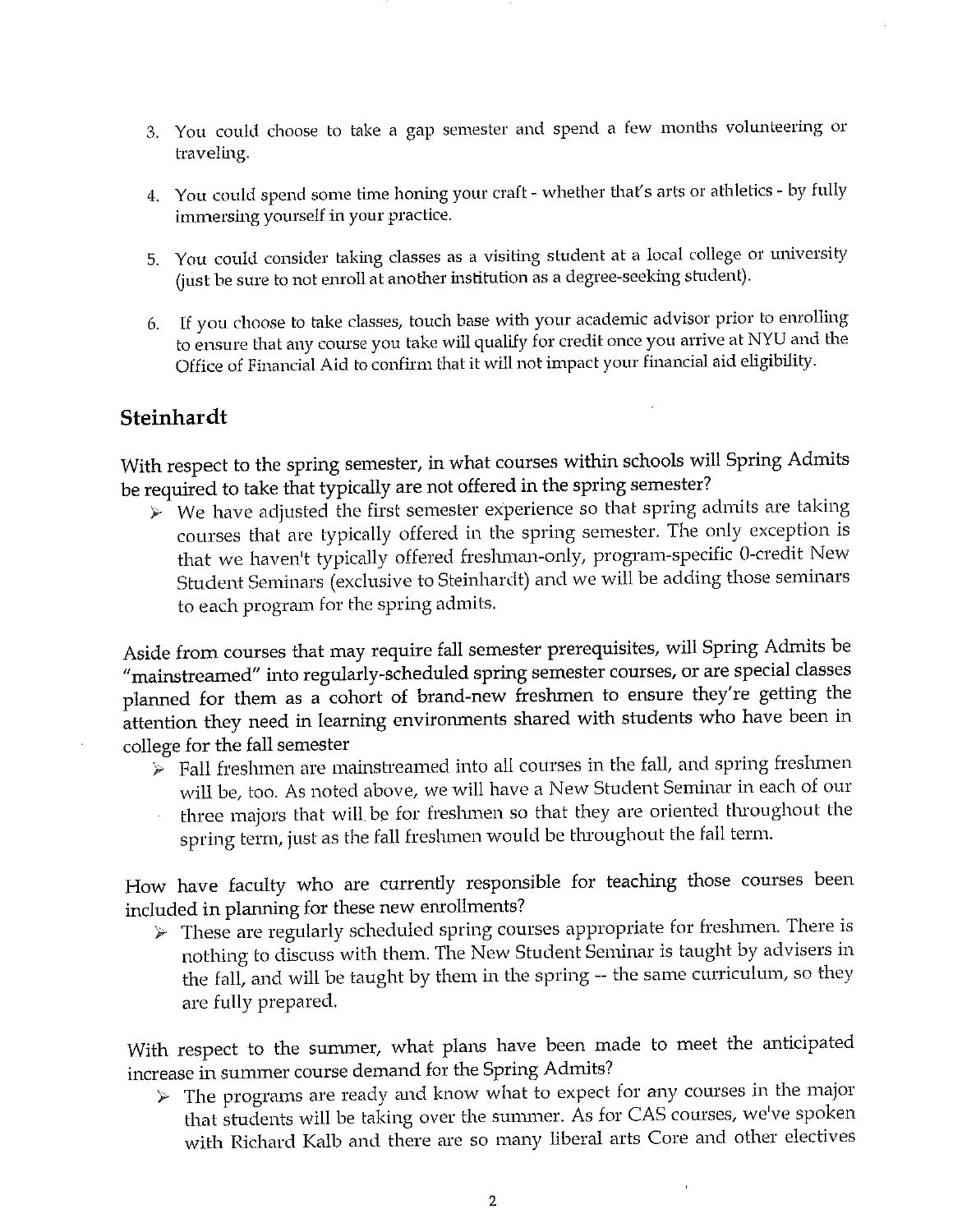offered in the summer, that students will easily disperse themselves across a wide range of possible courses.

In what courses within schools will Spring Admits be required to take that typically are not offered in the Summer semester?

The only course Steinhardt students will be required to take in the summer that )<br>P is not typically offered in the summer is Advanced College Essay. We have had lengthy conversations with the CAS Writing team to offer this course in the 1st session of the summer for all three Steinhardt majors. All the remaining summer curricula have been worked out by the faculty themselves. The courses students will be taking in the summer are typically offered in the summer.

To what extent is the University planning to create new courses and/or increase enrollments in existing courses?

 $\triangleright$  I'm not sure what you mean. The University doesn't create courses; academic departments do. They all know what to expect and will be working with our School registrar, as needed to make sure there's enough room in summer 2019 courses.

How has the University included relevant faculty in such planning?

 $\triangleright$  Same answer as above re spring.

Does the University expect Spring Admits to catch up to the prior year's Fall Admits after completing their summer coursework?

 $\geqslant$  Yes

In addition to a potential increase in summer course offerings, does the University anticipate a potential increase in course offerings for the following Fall semester as well?

 $\triangleright$  Since nearly of these spring admits are not additive, then there should be no to minimal impact on fall course enrollments.

Has the University set forth a policy or set of principles with respect to balancing the number of adjunct versus full-time faculty who will be responsible for teaching these potentially additional course offerings/sections?

 $\triangleright$  Since Steinhardt students are taking regularly scheduled summer courses, faculty are expected to hold office hours and otherwise be available during the summer term in which they are teaching -- as usual. I will check with Vice Dean Ted Magder when he returns to the office in June to see if the directors for Steinhardt's three programs already receive summer compensation.

Has the University set forth a policy or set of principles with respect to an anticipated necessary extension for faculty planning and oversight during the summer?

 $\triangleright$  NA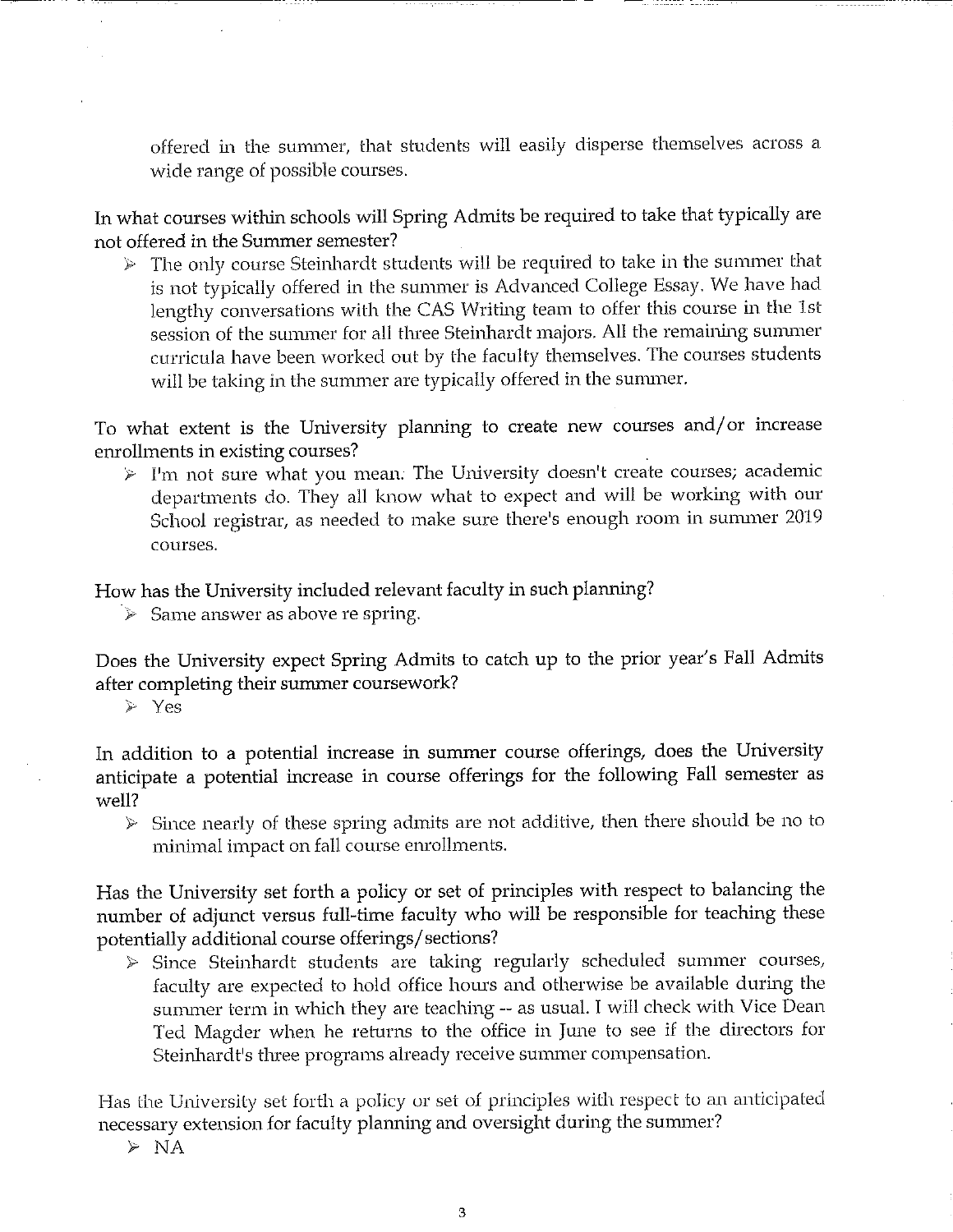How does the University expect the Spring Admits program to impact the University's budget and affordability due to the potential need to hire additional adjuncts and/or fulltime faculty who will have increased responsibilities for teaching, advising, and mentoring, particularly during the summer?

 $\triangleright$  Will incur some additional expense for adjuncts in Summer 2019 only for the Advanced College Essay.

To what extent does the University believe that AP credits or college credits earned by spring admits during the Fall semester prior to NYU Spring matriculation may ameliorate some of these issues?

 $\triangleright$  It's possible that not all spring admit freshmen will take a full load of summer courses if they bring in AP or other credits. Hard to know in advance how those credits will count toward degree requirements.

What is the planning to ensure that required core academic courses and prerequisites in pursuing a major are available to Spring Admits each semester as needed?

 $\triangleright$  In working out the spring and summer curricula for Spring admits, we've already ensured that these students will be able to make the progress they need to in order to register as Sophomores in the fall term.

To what extent have discussions focused on the differential needs of Spring Admits who are pursuing sequential majors (e.g., in the STEM areas) versus non-sequential majors?

 $\triangleright$  This is only an issue for our Nutrition major, and the schedule we've worked out for spring admits ensures that we're meeting their needs.

What support services have been planned to help Spring Admits acculturate as new NYU students or even as new college students? (Unlike transfer students, Spring Admits may not be bringing prior full-time collegiate experience with them.)

► See note about Steinhardt's New Student Seminar.

What is the planning to support Spring Admits academically to ensure that they do not face retention issues the way transfer students often do?

 $\triangleright$  Students work directly and immediately with major-specific advisers, just as Fall freshmen do, and will participate in New Student Seminar in the spring. We are not anticipating higher attrition than we would see among fall freshmen.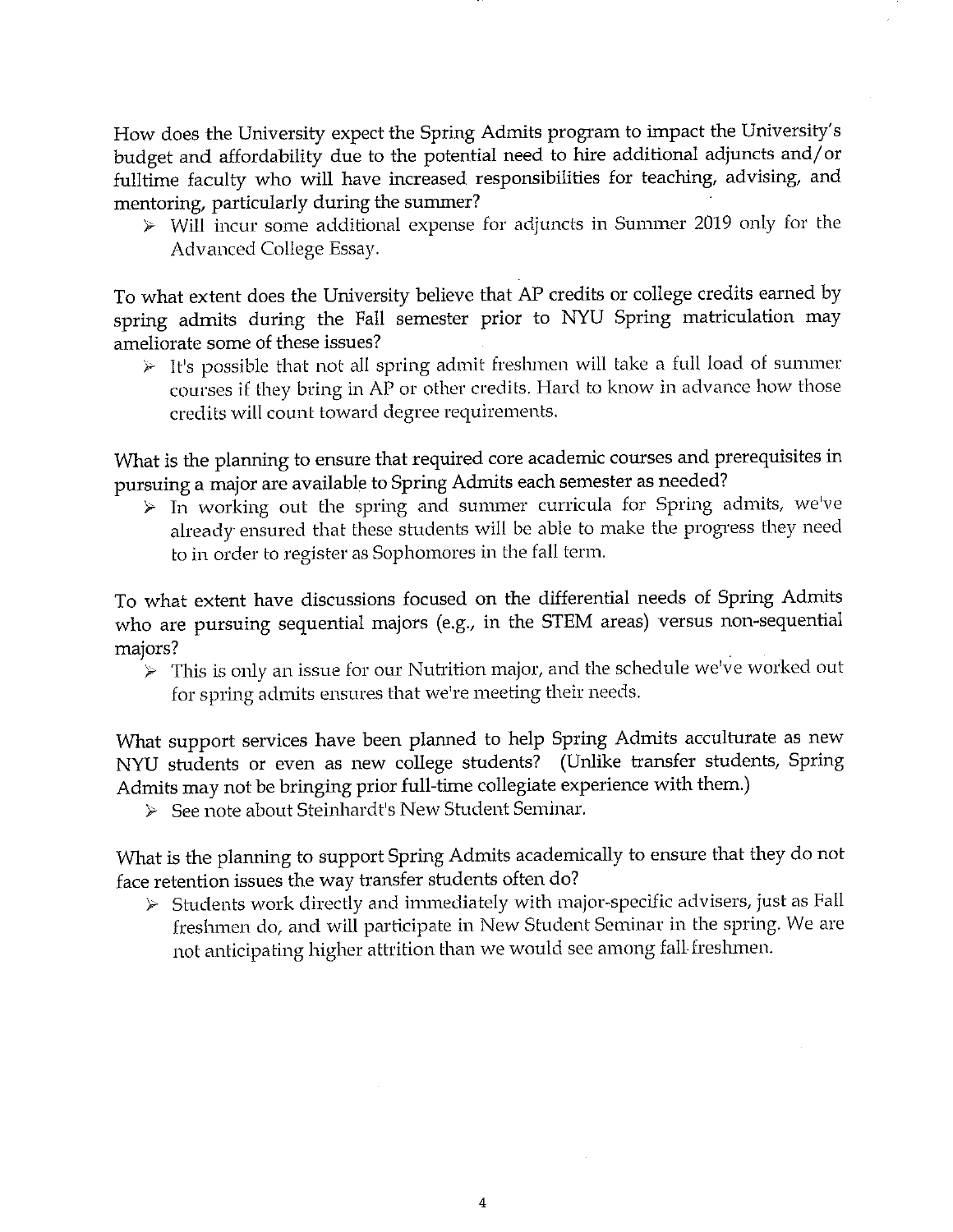## **Liberal Studies**

With respect to the spring semester, in what courses within schools will Spring Admits be required to take that typically are not offered in the spring semester?

 $\succ$  -Cultural Foundations I, Social Foundations I, and Writing I

Aside from courses that may require fall semester prerequisites, will Spring Admits be "mainstreamed" into regularly-scheduled spring semester courses, or are special classes planned for them as a cohort of brand-new freshmen to ensure they're getting the attention they need in learning environments shared with students who have been in college for the fall semester?

 $>$  In Liberal Studies, we now offer 3 courses in the spring (CF I, SF I, Writing I) that historically were only offered during the fall. In addition to these 3 core requirements, students register for an elective from the options normally offered across NYU for first-year students. In this regard then, 75% of the spring curriculum entails special courses for this population, and 25% "mainstream" electives.

#### How have faculty who are currently responsible for teaching those courses been included in planning for these new enrollments?

The faculty were contacted last summer and fall semester to recruit them for the  $\gamma_{\rm eff}$ spring/summer teaching sequence in Cultural Foundations, Social Foundations, and Writing.

#### With respect to the summer, what plans have been made to meet the anticipated increase in summer course demand for the Spring Admits?

 $\succ$  The second components of the core sequence are scheduled in the summer, specifically Cultural Foundations II, Social Foundations II and Writing II. Students are advised to register for 3 courses only, however, so there is no anticipated increase in summer course demand beyond the core requirements mentioned.

#### In what courses within schools will Spring Admits be required to take that typically are not offered in the Summer semester?

 $\triangleright$  - Cultural Foundations II, Social Foundations II, Writing II

### To what extent is the University planning to create new courses and/or increase enrollments in existing courses?

 $\ge$  1f spring admits register in 3 core requirements during summer, there will not be a need for new courses, only additional sections of the same core courses as this population increases over time.

#### How has the University included relevant faculty in such planning?

 $\triangleright$  The necessary planning is recruitment of faculty to teach courses in the spring/summer core sequence, which is already happening in Liberal Studies.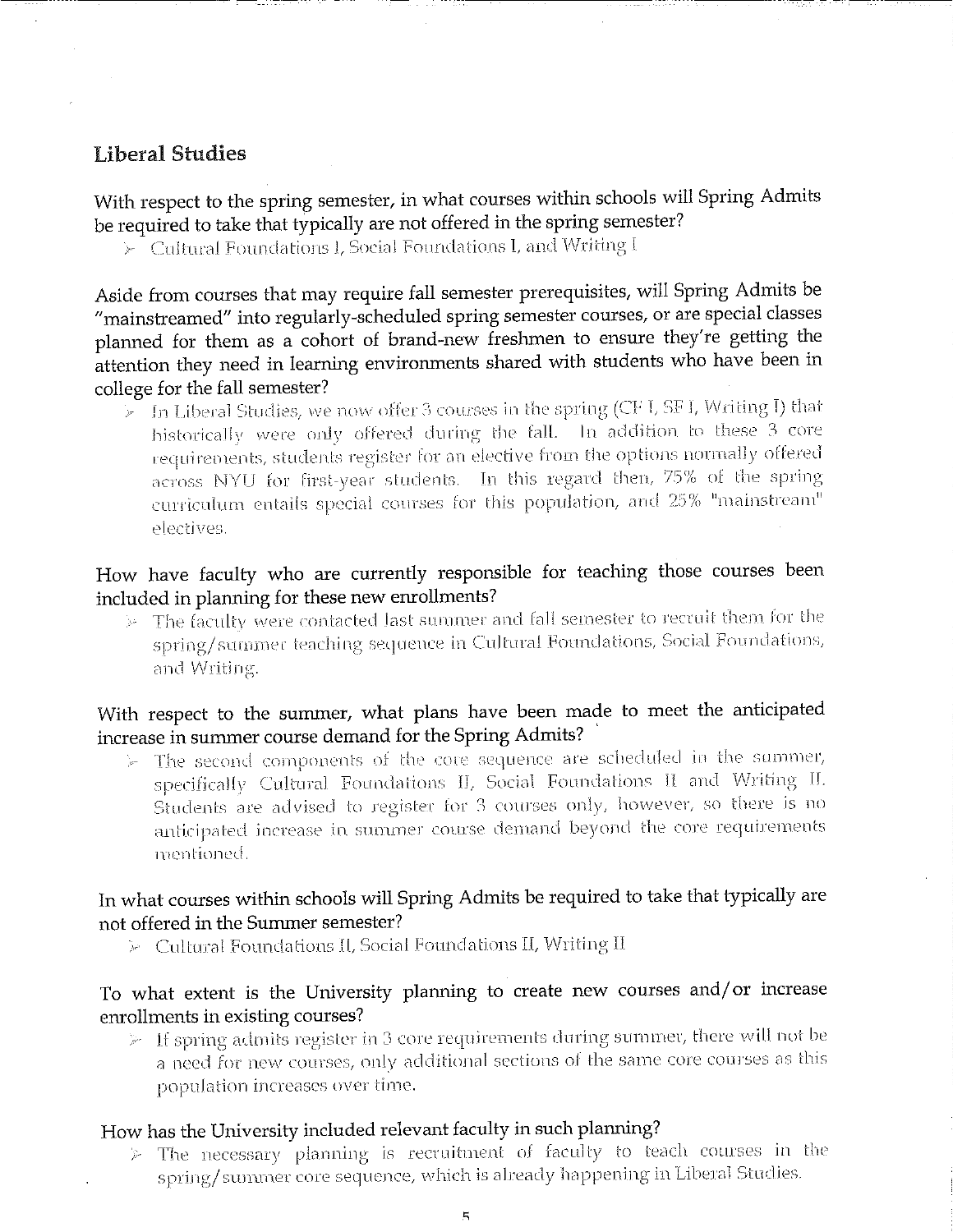Does the University expect Spring Admits to catch up to the prior year's Fall Admits after completing their summer coursework?

 $\triangleright$  Yes

In addition to a potential increase in summer course offerings, does the University anticipate a potential increase in course offerings for the following Fall semester as well?

 $\triangleright$  No, there is no increase anticipated in Liberal Studies for fall semester courses. With the shift of enrollments from fall into spring, we instead anticipate some reduction in sections offered during the fall, and the standard number of sections during the spring.

Has the University set forth a policy or set of principles with respect to balancing the number of adjunct versus full-time faculty who will be responsible for teaching these potentially additional course offerings/sections?

 $\succ$  N/A, there must be a university-level discussion about the value of summer teaching with expansion of the spring admissions population, evaluating options for faculty incentives (higher compensation, including "on foad," etc.).

#### Has the University set forth a policy or set of principles with respect to an anticipated necessary extension for faculty planning and oversight during the summer?

 $\triangleright$  N/A, the planning and oversight of the summer courses for spring admits is currently through administrative units within Liberal Studies, such as Academic Affairs and Academic Advising. These administrative units operate throughout the summer regardless. In Advising though, one additional academic advisor was hired to support the advisement and programming needs of this population.

#### How does the University expect the Spring Admits program to impact the University's budget and affordability due to the potential need to hire additional adjuncts and/or fulltime faculty who will have increased responsibilities for teaching, advising, and mentoring, particularly during the summer?

 $\triangleright$  Uncertain. The savings from needing fewer instructors during the fall semester help offset summer teaching expenses, but only a limited extent. Whether we secure more full-time faculty or more adjunct faculty to teach summer as the program expands, budget and compensation will require further conversation.

#### To what extent does the University believe that AP credits or college credits earned by Spring Admits during the Fall semester prior to NYU Spring matriculation may ameliorate some of these issues?

 $\succ$  -Based on the current structure for spring admissions, advanced standing credits (whether test or transfer) ameliorate some of the credit concerns for students. For this reason, students are allowed to register in up to 8 credits non-degree at other institutions during the gap semester.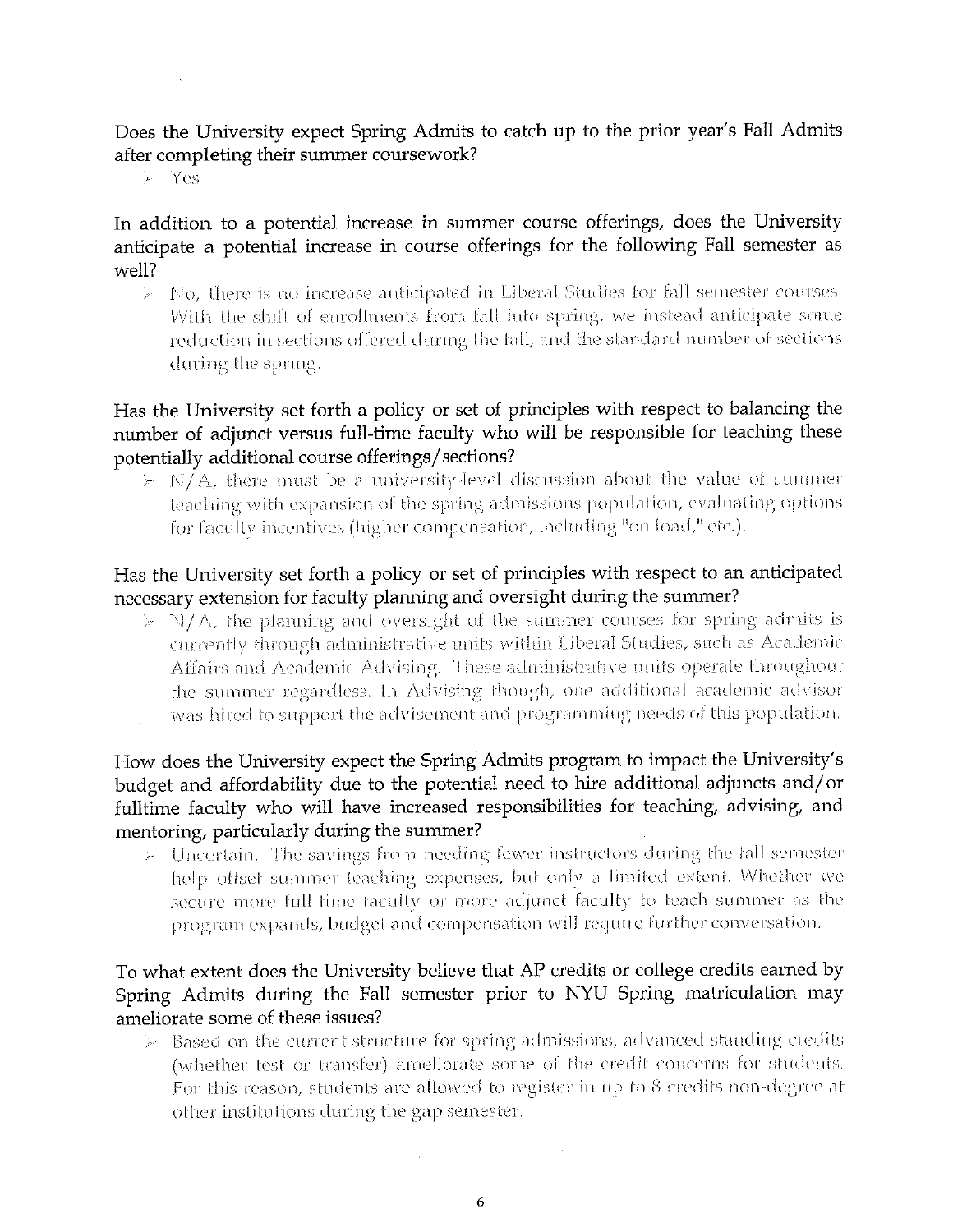What is the planning to ensure that required core academic courses and prerequisites in pursuing a major are available to Spring Admits each semester as needed?

 $\triangleright$  This represents a challenge, since all students in this cohort pursue a major outside of Liberal Studies. For instance, all students declaring a major in Media, Culture & Communication (MCC) need to complete one of three core courses for the major by the fall semester of sophomore year. Since spring admits typically register later in the queue though, enrollment in a core course for the MCC major has been difficult. For the current cohort, approximately 11 students (out of 82) intend to declare the MCC major, but 9 of those students were closed out of the required classes, and advised instead to join a waitlist for now and check again in July. We anticipate ongoing issues with spring admits accessing some of these "gateway" courses for various majors and are working through a way to manage their ability to get important courses toward their major choice.

# To what extent have discussions focused on the differential needs of Spring Admits who are pursuing sequential majors (e.g., in the STEM areas) versus non-sequential majors?

 $\triangleright$  Again this represents a challenge, especially for students pursuing pre-health that might need to incorporate a laboratory science in the summer, or a student pursuing business that might need to manage all the prerequisites for internal transfer application. Since students are customarily advised against taking prehealth requirements in the summer, so for heavily sequenced curricula, taking one term out of those available to progress in the sequence can complicate matters. This was the reason for initially requesting admission for spring semester minimize acceptances for pre-health students.

# What support services have been planned to help Spring Admits acculturate as new NYU students or even as new college students? (Unlike transfer students, Spring Admits may not be bringing prior full-time collegiate experience with them.)

 $\succ$  Some services and programs intended to support this population included a dedicated academic advisor for spring admits, 6 dedicated peer advisors, monthly newsletters from peers fhroughout the spring, clustered housing assignments in a first-year residence hall, monthly advising newsletters during the fall semester, new student orientation (with a dean's convocation, museum visits, common reading discussion, group service activity, etc.), virtual faculty seminars during the fall, a student life webinar to promote early awareness, assessment and satisfaction surveys, and modified policies and criteria to allow participation in various programs (e.g., alternative breaks, study abroad petitions, internal transfer deadlines, student government committees, dean's list honors, LS Dean's Circle scholars group, LS Probst Merit Scholarships, etc.).

# What is the planning to support Spring Admits academically to ensure that they do not face retention issues the way transfer students often do?

 $\models$  In addition to regular check-ins and outreach from the academic advisor and peer advisors, all the standard support resources and services are available to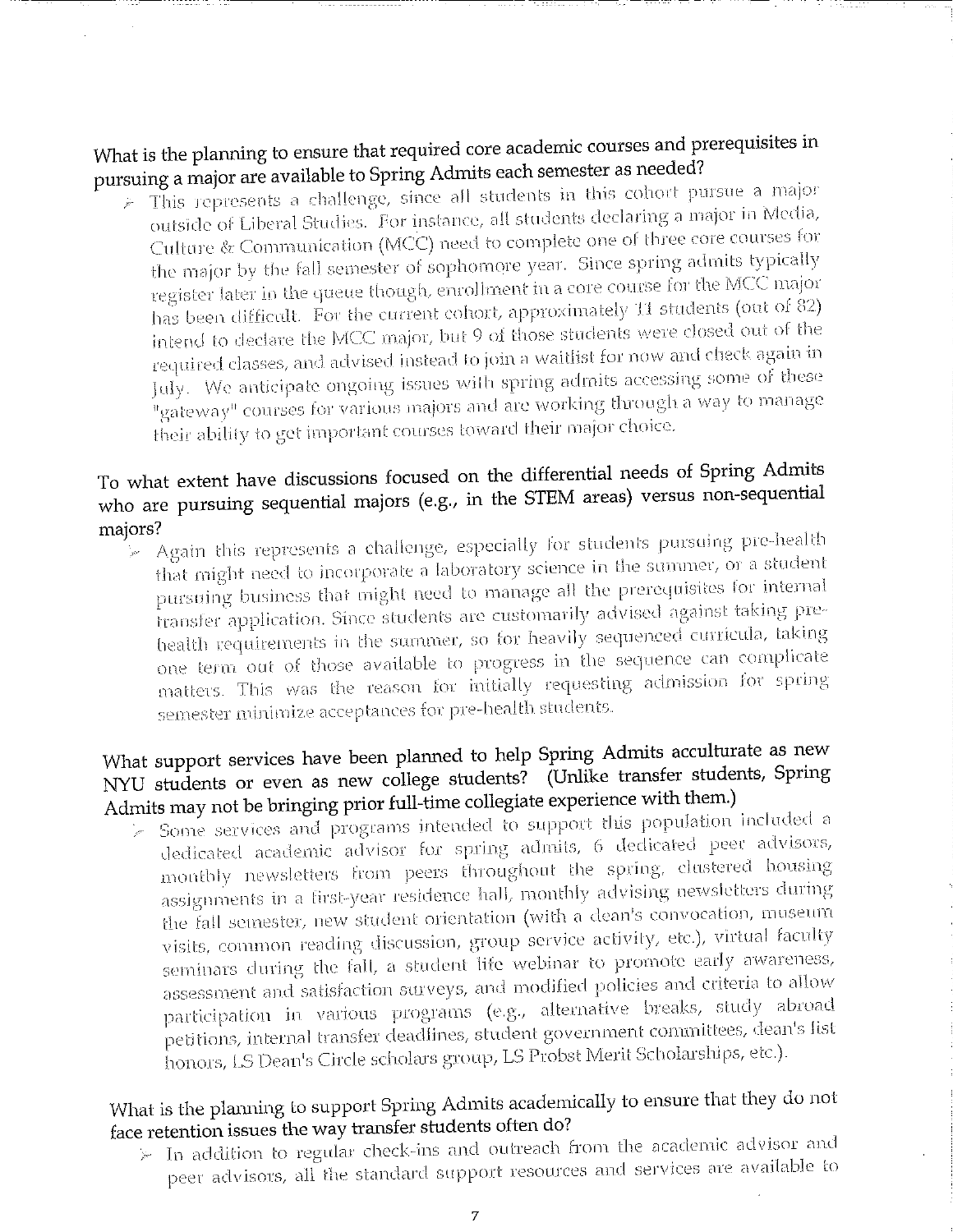this population. While retention has not appeared to be a concern, there may need to be some vigilance around summer leaves of absence. For various reasons, a couple students who committed to the program last May have experienced some changes in their availability for the upcoming summer, which has generated some requests for a leave of absence. These couple students will return in the fall semester, but essentially be behind nearly one full semester.

 $\sim$ 

 $\bar{z}$ 

 $\sim$   $\sim$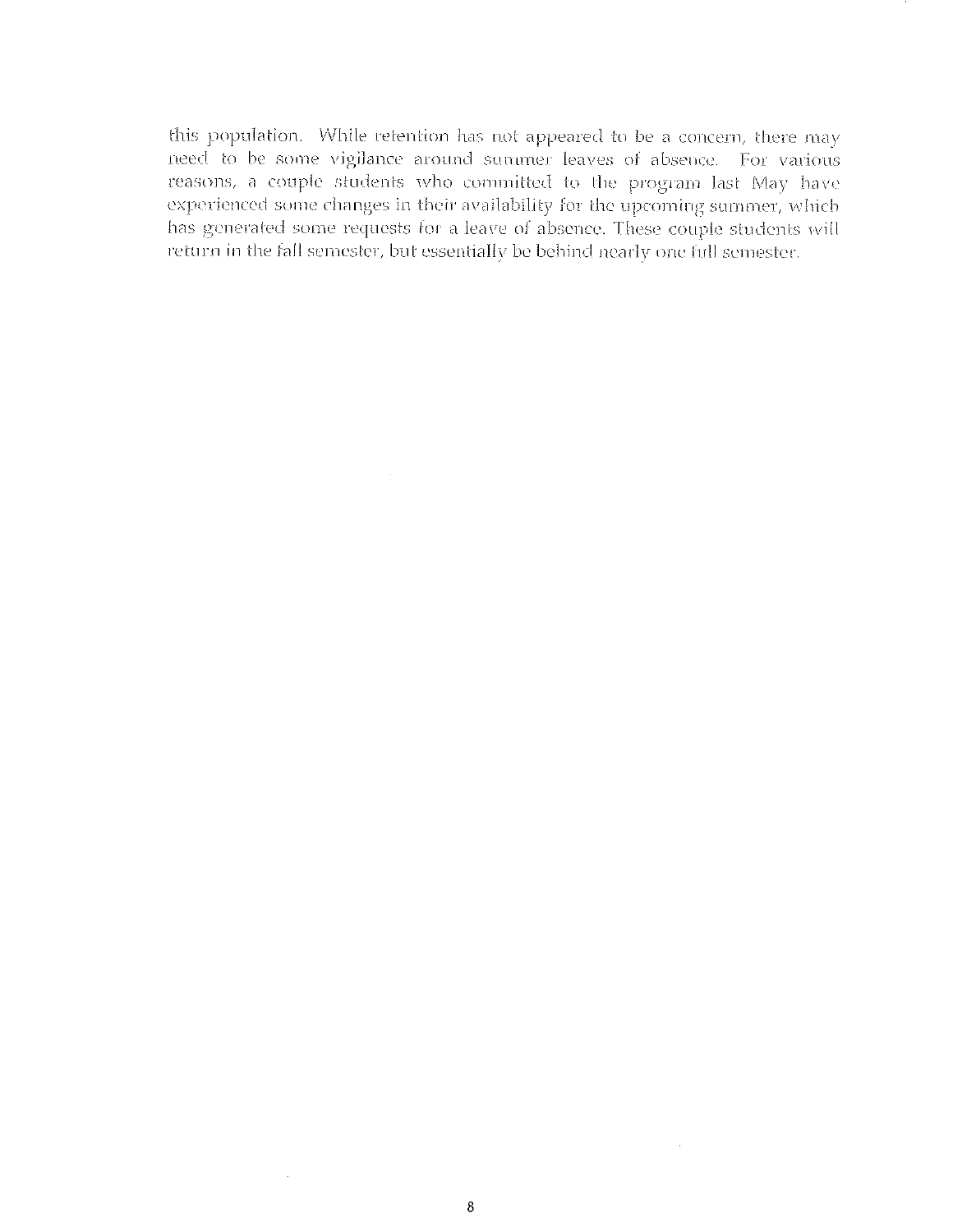## Tandon

With respect to the spring semester, in what courses within schools will Spring Admits be required to take that typically are not offered in the spring semester?

 $\triangleright$  All courses will be among those that are typically offered in the spring semester

Aside from courses that may require fall semester prerequisites, will Spring Admits be "mainstreamed" into regularly-scheduled spring semester courses, or are special classes planned for them as a cohort of brand-new freshmen to ensure they're getting the attention they need in learning environments shared with students who have been in college for the fall semester?

 $\triangleright$  The answer to this will depend on the numbers of spring admit students. If the numbers are commensurate with a separate class, we will probably work to that. But, if not, I do not think there will be any problem "mainstreaming" them. They will be receiving special advising from the first year advising staff, including a new hire specifically for that purpose.

How have faculty who are currently responsible for teaching those courses been included in planning for these new enrollments?

 $\triangleright$  Department Chairs and advisors have been made aware of the spring admissions initiative, but the faculty who will teach the courses have not been involved as yet. This will be done as part of the detailed planning when we have a better idea of the actual numbers of students and their disciplines.

With respect to the summer, what plans have been made to meet the anticipated increase in summer course demand for the Spring Admits?

 $\triangleright$  I have begun working with department chairs and advisors to work out the detailed plans. So far, the CSE department has expressed some concerns. Mainly they are concerned that they have been inundated with students lately, and are very stressed. I have assured them that the spring admission program is not meant to increase overall enrollment, but rather to shift from Fall to Spring. They have also expressed a concern about the CS-UY 1134 course over the summer, as it is a very challenging course. On the other hand, it is often offered over the summer, so it is not a new situation. I am currently in discussion with them.

#### In what courses within schools will Spring Admits be required to take that typically are not offered in the Summer semester?

> All courses will be among those that are typically offered in summer.

## To what extent is the University planning to create new courses and/or increase enrollments in existing courses?

 $\triangleright$  There is no plan to create new courses, but certainly there will be increased enrollments in existing courses to some degree in the spring and summer.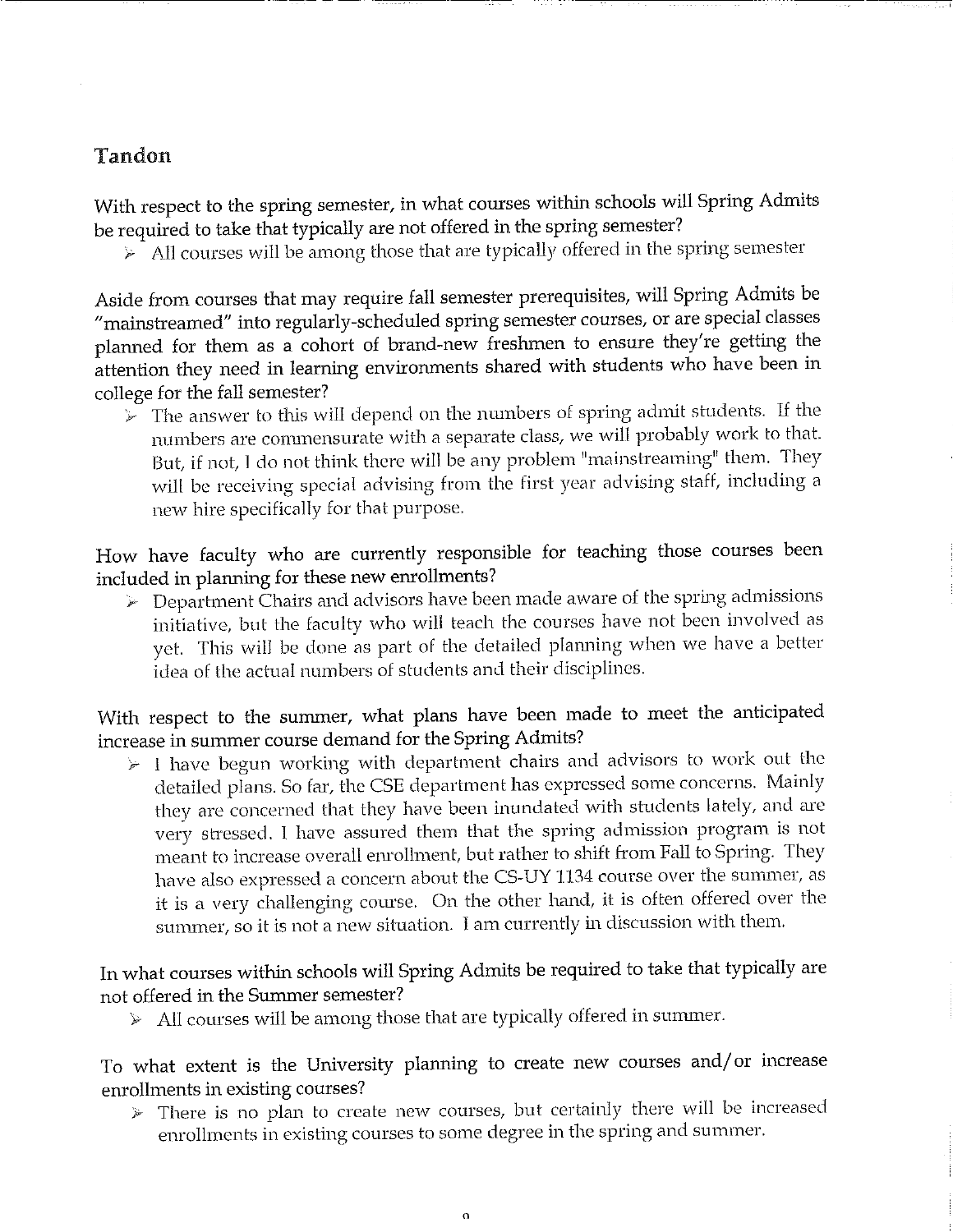How has the University included relevant faculty in such planning?

 $\triangleright$  The teaching faculty has not yet been included in the planning. As with the Spring Semester, this will be done as part of the detailed planning when we have a better idea of the actual numbers of students and their disciplines.

Does the University expect Spring Admits to catch up to the prior year's Fall Admits after completing their summer coursework?

 $\geqslant$  Yes

In addition to a potential increase in summer course offerings, does the University anticipate a potential increase in course offerings for the following Fall semester as well?

 $\triangleright$  We do anticipate a slight increase, but as the spring admits are simply shifted from the fall to the spring, we do not anticipate a large increase due to this initiative.

Has the University set forth a policy or set of principles with respect to balancing the number of adjunct versus full-time faculty who will be responsible for teaching these potentially additional course offerings/sections?

 $\triangleright$  No, there is no specific policy. But, the CSE department is in discussions with the administration about additional hiring and such balance in general with the increase in students they have seen. As this initiative grows, more long term planning will have to be done.

Has the University set forth a policy or set of principles with respect to an anticipated necessary extension for faculty planning and oversight during the summer?

 $\triangleright$  There is no specific policy regarding this. These issues are being worked out with departments affected. Again, as the program grows, more planning will be done.

How does the University expect the Spring Admits program to impact the University's budget and affordability due to the potential need to hire additional adjuncts and/or fulltime faculty who will have increased responsibilities for teaching, advising, and mentoring, particularly during the summer?

 $\geq$  In this first pilot program for spring admission, the numbers are not too large, and we do not expect a very large impact. It will probably involve either paying a few full time faculty additional pay over the summer, or hiring a few Adjuncts. Going forward this will be a more significant issue.

To what extent does the University believe that AP credits or college credits earned by Spring Admits during the Fall semester prior to NYU Spring matriculation may ameliorate some of these issues?

 $\triangleright$  We believe that these credits will ameliorate the issues somewhat, but will know better when we have the student profiles.